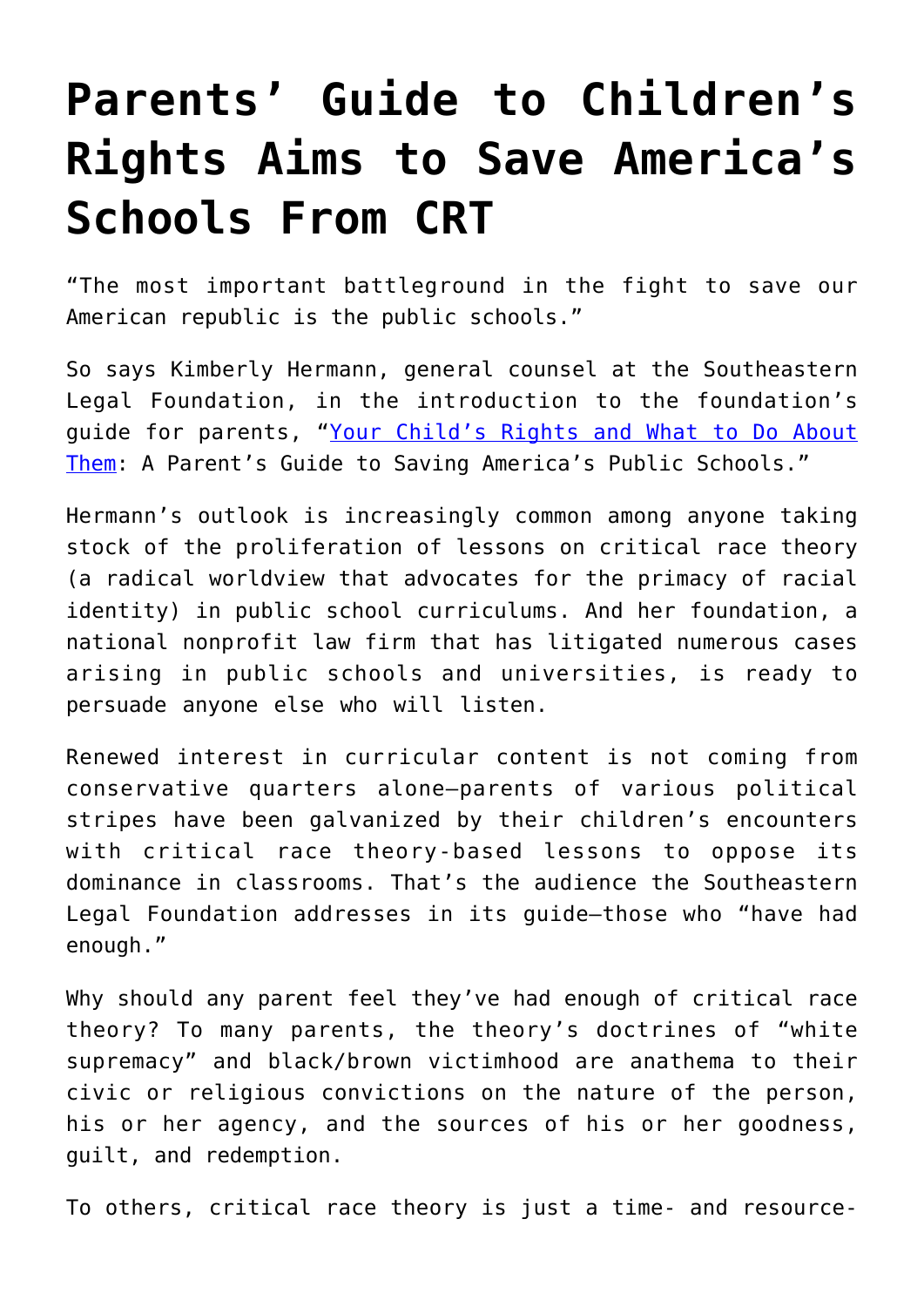intensive distraction from their schools' persistent failure to bring students somewhere near a grade-level competence in reading and mathematics.

Fair-minded parents can and should be skeptical of the pedagogic value in a theory that dismisses "[legal reasoning"](https://jordaninstituteforfamilies.org/wp-content/uploads/2020/04/Delgado_and_Stefancic_on_Critical_Race_Theory.pdf) and "[rationalism"](https://jordaninstituteforfamilies.org/wp-content/uploads/2020/04/Delgado_and_Stefancic_on_Critical_Race_Theory.pdf) as mere instruments of white supremacy. After all, critical race theory-based impulses led the Smithsonian to opine that "[objective, rational linear](https://thefederalist.com/2020/07/15/smithsonian-pushes-racist-material-claiming-white-culture-is-nuclear-family-self-reliance-being-polite/) [thinking"](https://thefederalist.com/2020/07/15/smithsonian-pushes-racist-material-claiming-white-culture-is-nuclear-family-self-reliance-being-polite/) was only an "assumption of whiteness."

Yet for all the legitimate concern parents feel when they find this racialist thinking in their child's homework, there is often a gap between their desire to oppose critical race theory-based instruction and their ability to advocate effectively for that outcome. The foundation's guide is meant to bridge that gap with introductions to the core legal concepts in play when a public school introduces a critical race theory-based curriculum.

The foundation's "Parent's Guide" begins by briefly engaging the threshold question: What is critical race theory? It's a broad heading, covering the [writings of legal activists](https://www.dailysignal.com/2022/04/28/is-critical-race-theory-being-taught-in-our-schools-here-are-the-facts/) who have [wedged racial antagonisms into Marxism's framework](https://www.dailysignal.com/2022/02/23/seeking-truth-former-liberal-james-lindsay-now-fights-critical-race-theory/) for class warfare.

Their views vary in the particulars, and their jargoned texts go mostly unread outside of academia. But what is transmitted to younger students comes from the core areas of agreement, which the Southeastern Legal Foundation summarizes as follows: "CRT holds that America was founded on white supremacy and oppression, and that racism is embedded in America's legal system, government policy, and the Constitution."

In a strange twist, however, theorists believe that discrimination is still necessary today. Black Americans do not hold enough power, though, and that's one of the primary reasons, theorists say, that America is not to be reformed,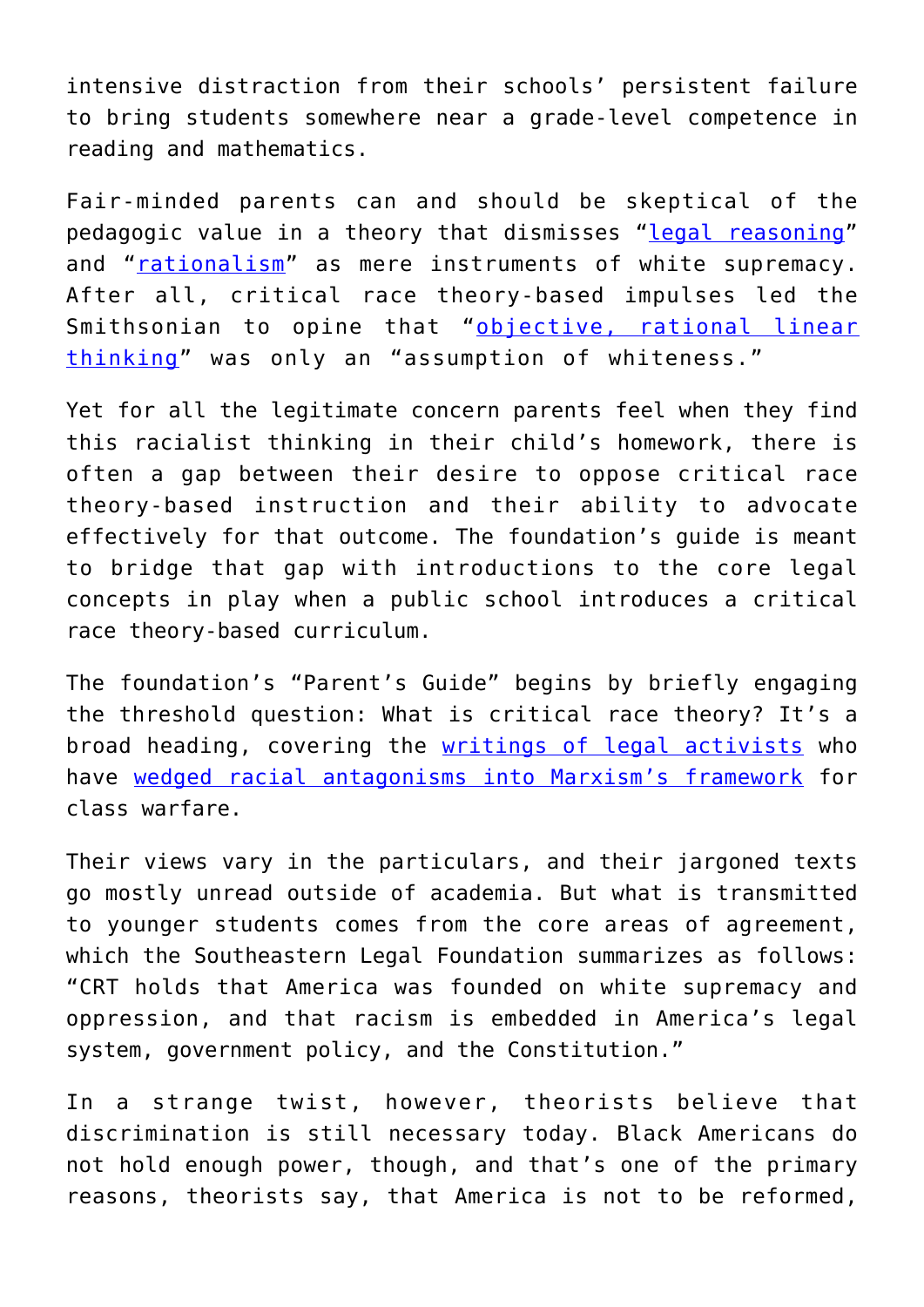but [remade.](https://www.dailysignal.com/2022/04/20/a-harshly-critical-look-at-critical-race-theory-in-classroom/)

That principle, incendiary as it is, is perfectly at home in the media musings of critical race theory's most prominent practitioners. It is a bracing reminder that critical race theory is not a program of reform and reconciliation, nor is it a project to promote historical awareness. Rather, it is a self-consciously revolutionary ideology that inspires its adherents to view much of the society in which they live with open contempt.

While critical race theory's core axioms are revolutionary, it has somewhat subtler presentations. The foundation's guide notes several of the anodyne headings—social justice, implicit bias, anti-racism, etc.—under which critical race theory appears in classroom materials. Critical race theory may be taught as a stand-alone topic, but advocates insert it, albeit awkwardly, [into every subject,](https://www.dailysignal.com/2022/04/28/is-critical-race-theory-being-taught-in-our-schools-here-are-the-facts/) even the hard sciences, where the attempted applications seem [most absurd.](https://www.dailysignal.com/2021/02/23/woke-math-spreads-to-oregon/)

Surely, the breadth of critical race theory's pretensions, its vigorous self-importance, is part of what provokes a visceral reaction from parents.

Wherever critical race theory lessons are taught, the question of how they are taught and how school officials apply the theory in school activities are the most relevant from a legal perspective. The Southeastern Legal Foundation acquaints parents with the scope of students' First Amendment speech rights, which are lawfully restricted, but not extinguished, in educational environments. Most noteworthy are the concepts of compelled speech and hate speech.

Just as students have a right to express their views in class, they enjoy a corresponding right to refrain from expressing views that are not theirs. This is a boundary that critical race theory-based lessons can easily transgress, given that they often require performative confessions of one's status as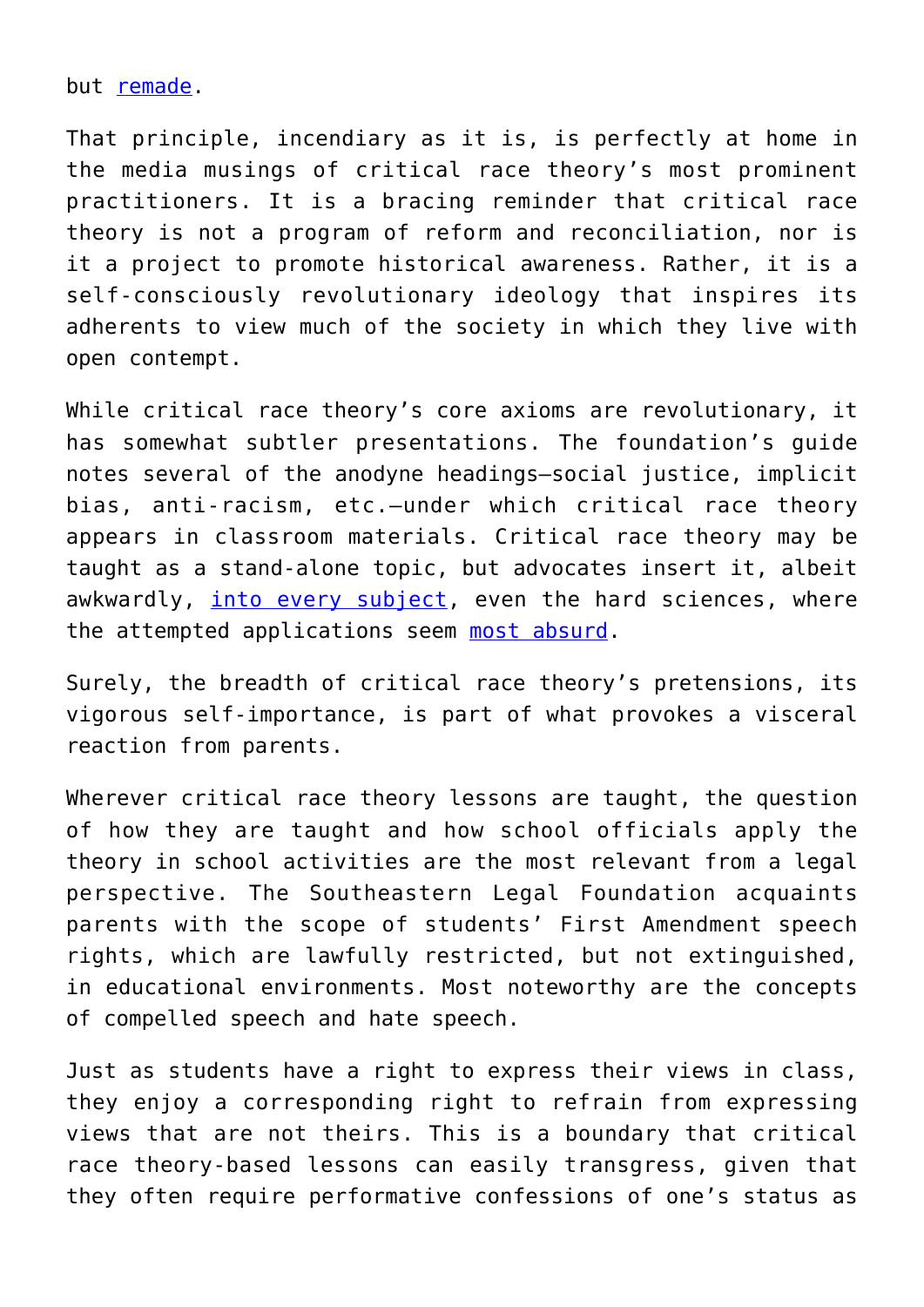"privileged" or "oppressed." But no school official is permitted to compel students to adopt any views on a subject as fraught as socio-historical "privilege."

As then-Supreme Court Justice Robert Jackson memorably put it in *West Virginia State [Board of Education v. Barnette](https://www.law.cornell.edu/supremecourt/text/319/624)* in 1943, "[i]f there is any fixed star in our constitutional constellation, it is that no official, high or petty, can prescribe what shall be orthodox in politics, nationalism, religion, or other matters of opinion, or force citizens to confess by word or act their faith therein."

If that maxim applies to the promotion of patriotic devotion to country, as it did in Barnette, then it applies to "antiracist pledges" and critical theories teaching that this republic is a continuing experiment in ever-more insidious forms of racial discrimination.

Concerning so-called hate speech, the foundation reminds parents that the very idea remains almost alien to First Amendment law, and the subjectively offensive nature of a student's speech does not make it permissible for school authorities to restrict it.

As the Supreme Court [reiterated](https://www.supremecourt.gov/opinions/16pdf/15-1293_1o13.pdf) in 2017, "Speech may not be banned on the ground that it expresses ideas that offend." Instead, the foundation explains that before a school can lawfully restrict a student's "hateful" speech, that speech must "substantially disrupt" the school environment.

Other examples in the foundation's guide cover questions of student privacy rights, parental consent, and parental oversight as they may be implicated by critical race theorybased lessons. But one point among them bears emphasizing: For parents concerned with critical race theory in schools, teachers are often allies, not enemies.

Though teachers may be the ones foisting racially obsessed lessons on students, just as often they are as disturbed as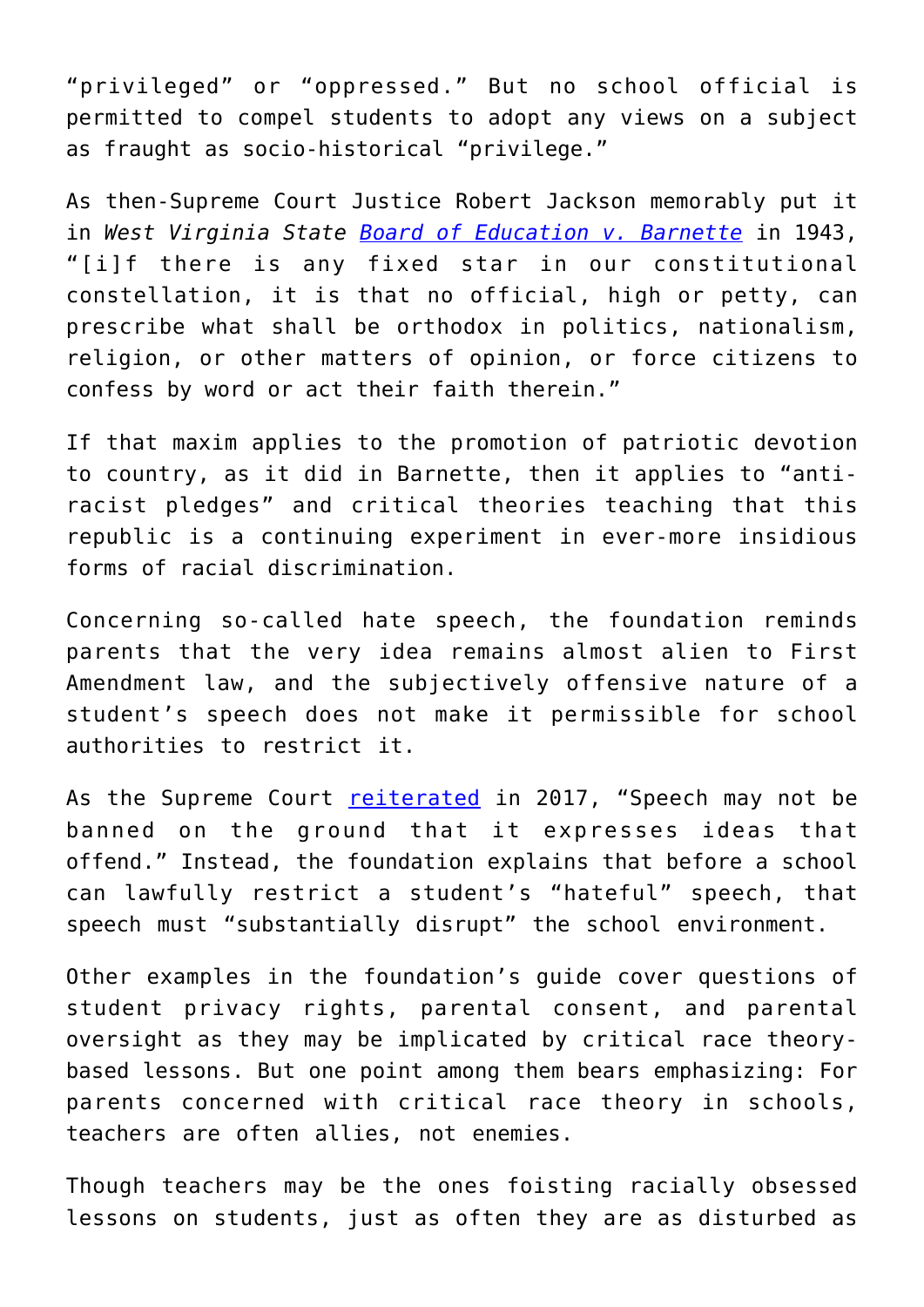parents with curriculums and class materials purchased by administrators and school boards from outside advocacy groups. The foundation has represented such teachers in litigation, including one in Illinois who complained that her school was separating teachers and students into [race-based groups](https://www.slfliberty.org/case/deemar-v-evanston-skokie-school-district-65/) for school activities.

Concerned parents, especially those looking for a nonlitigated solution, would do well to enlist the help of sympathetic teachers.

Despite laudable efforts in the public charter school, private school choice, and homeschooling movements, a large portion of the nation's families still rely on public schools to educate their children. Thus, there's much at risk if conservatives abandon this arena.

When critical race theory is taught in grade schools, it's delivered to an audience that has scarcely learned the vision of America that this theory is meant to supplant. What our public schools implant in young minds can't be easily dislodged later.

And everything students learn afterward, in college or the workplace, they will interpret with the first set of tools they learned to use. So, if public school students are taught from kindergarten onward that racial grievance is the key to understanding history, politics, and their own daily social interactions, can we expect them to bring some other perspective to the tasks of adulthood?

Hermann and her colleagues are highlighting an important truth, something that has always been true about public schools: These schools are important settings for instruction, debate, and the transmission of values, and are the battlefields that will determine our nation's future.

—